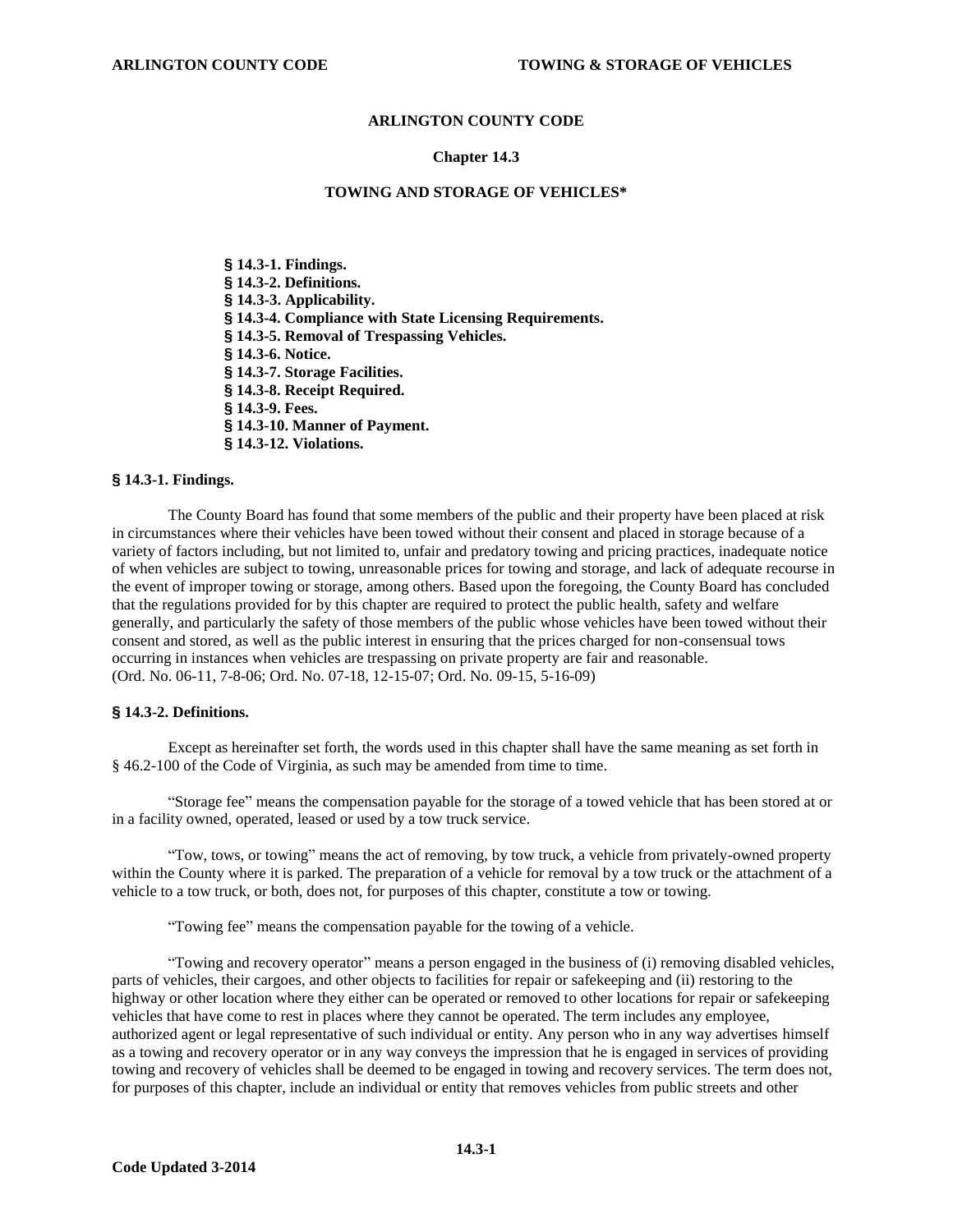locations, pursuant to a contract with the County.

"Tow truck" means a vehicle for hire (i) designed to lift, pull, or carry another vehicle by means of a hoist or other mechanical apparatus and (ii) having a manufacturer's gross vehicle weight rating of at least ten thousand (10,000) pounds. *Tow truck* also includes vehicles designed with a ramp on wheels and a hydraulic lift with a capacity to haul or tow another vehicle, commonly referred to as "rollbacks."

"Vehicle" means every device in, on or by which any person or property is or may be transported or drawn on a highway.

(Ord. No. 06-11, 7-8-06; Ord. No. 07-18, enacted 12-15-07; Ord. No. 09-15, 5-16-09)

# **§ 14.3-3. Applicability.**

A. This chapter applies:

1. to the towing, by a towing and recovery operator, of vehicles from privately-owned property within the County without the consent of the vehicle owner or driver,

2. to the fees that are charged for such towing of vehicles, and

3. to the fees that are charged for the storage and retrieval of such towed vehicles.

B. This chapter does not apply to the towing of vehicles from public streets and other locations that is performed pursuant to a contract with the County, or to the storage of such vehicles. (Ord. No. 06-11, 7-8-06; Ord. No. 07-18, enacted 12-15-07; Ord. No. 09-15, 5-16-09)

# **§ 14.3-4. Compliance with State Licensing Requirements.**

 All towing and recovery operators and all tow trucks engaged in business in the County shall comply with State licensing requirements imposed by State law, and shall provide evidence of such upon request by any representative of the County authorized to enforce the provisions of this chapter. (Ord. No. 06-11, 7-8-06; Ord. No. 07-18, enacted 12-15-07; Ord. No. 09-15, 5-16-09)

# **§ 14.3-5. Removal of Trespassing Vehicles.**

A. The owner, operator, or lessee, or authorized agent thereof, of any property, may have any vehicle occupying the property without the permission of its owner, operator, lessee, or authorized agent thereof, removed by towing to a storage facility until reclaimed by the owner or his agent provided the provisions of this chapter are complied with, as well as the following;

- 1. Signs shall be posted at all vehicle entrances to the property clearly, conspicuously, and legibly disclosing that vehicles parked without permission will be towed. Such signs shall be posted so that the locations on the property subject to towing shall be clearly identified. The signs shall meet the following requirements and include the following information;
	- a. each sign shall be not less than 12 X 18 inches;
	- b. the lettering on each sign shall be as follows: "towing at owner's expense" not less than three (3) inches in height; "24 hrs/7 days" not less than one (1) inch in height and placed just above the tow truck symbol; the tow truck symbol, not less than two (2) inches in height. Other lettering may vary in size but in no case be less than one-half  $(1/2)$  inch in height;
	- c. each sign shall contain a pictorial symbol of a tow truck;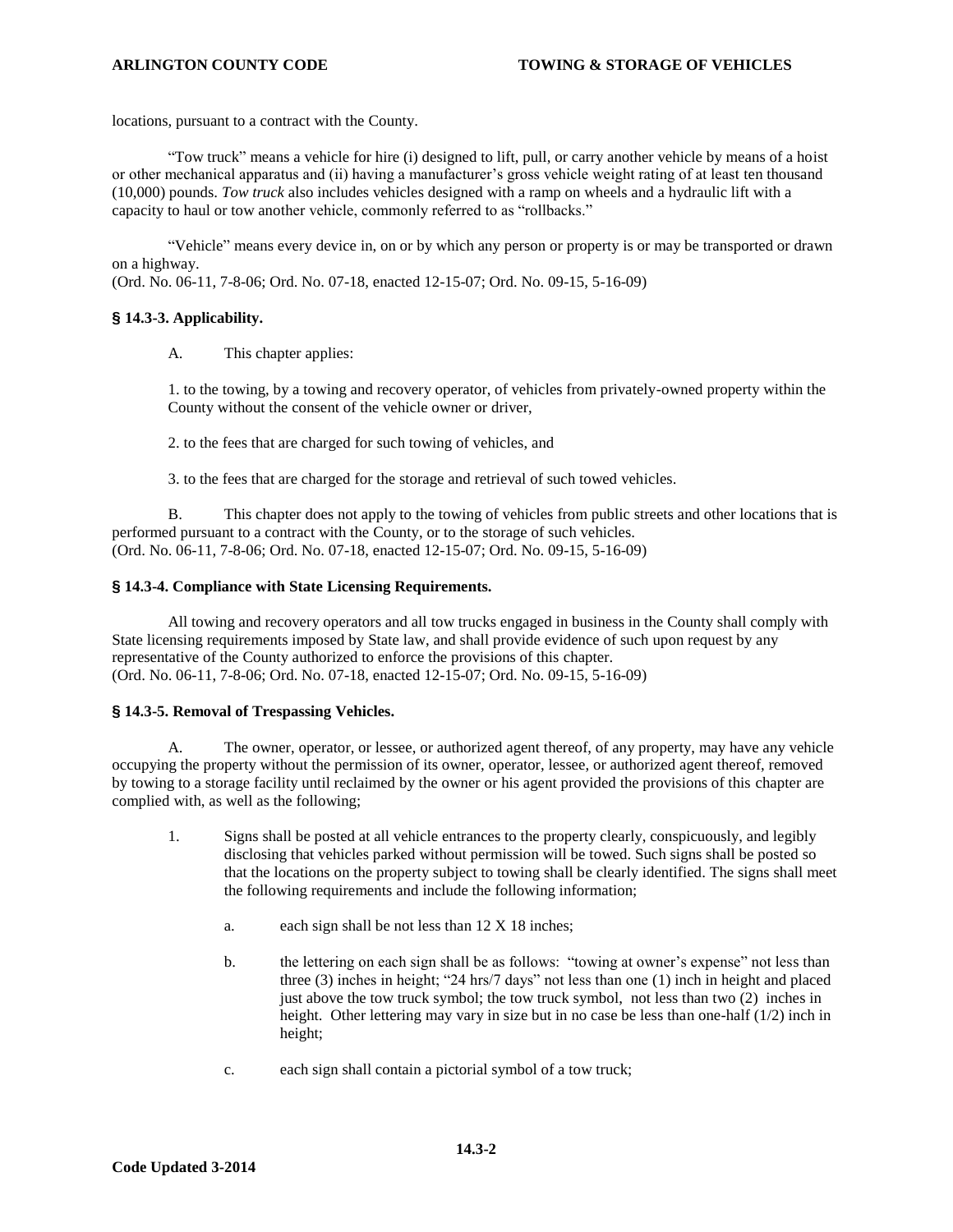- d. each sign shall contain a statement to the effect that trespassing vehicles are subject to towing and storage at the expense of the vehicle owner;
- e. each sign shall state the hours and days of the week when trespassing vehicles are subject to towing;
- f. each sign shall provide the telephone number of the responsible towing and recovery operator to contact for information related to the location of vehicles towed from the property, which telephone number shall be answered by a person twenty-four (24) hours each day;
- g. each sign shall provide the non-emergency telephone number of the County Police; and
- h. each sign shall include the name of the business or businesses on or adjoining the property, the street address of the property, or the name of the property.
- 2. The foregoing requirement for signs shall not apply on any parcel of property used at the time of removal for one single-family residence or one two-family residence; and provided further, however, that parking spaces parallel to or at an angle to a public street and entered directly from a public street shall be deemed to be providing signs properly when the signs are placed along the sidewalk (or in a similar location when there is no sidewalk) adjacent to the space or row of spaces and there is at least one (1) of the signs required by this chapter within forty (40) feet of each such space.
- 3. The towing and recovery operator performing the tow shall obtain authorization of the owner, operator, or lessee of the property from which the vehicle is towed, or the authorized agent thereof. For the purposes of this subsection, "authorized agent" may include a representative of the towing and recovery operator. The towing and recovery operator, and the owner, operator, or lessee of the property, shall maintain for public inspection at its business offices, and at the property, respectively, copies of all contracts or other documents that appoint the operator as the authorized agent for the owner, operator or lessee of the property for purposes of authorizing tows from the property.
- 4. The towing and recovery operator performing the tow shall obtain and retain photographic and/or video evidence clearly showing the location of the vehicle, substantiating the reason for its removal, and the condition of the vehicle. Evidence of the vehicle's condition shall not qualify as a violation of the requirements of this section as outlined in Section 14.3-12.
- 5. The tow truck used to perform the tow shall include the name, street address, and current, local telephone number of the towing and recovery operator permanently affixed in a conspicuous location on the exterior of the truck.

B. This section shall not apply to public safety and public health vehicles or where a vehicle, because of a wreck or other emergency, is parked or left temporarily on the property of another. (Ord. No. 06-11, 7-8-06; Ord. No. 07-18, enacted 12-15-07; Ord. No. 09-15, 5-16-09; Ord. No. 14-01, 2-25-14)

### **§ 14.3-6. Notice.**

A. Immediately prior to a trespassing vehicle being removed or towed as permitted by this chapter, notice of this action shall be given by the towing and recovery operator to the County Police. Such notice shall include the following information:

- 1. the name of the towing and recovery operator removing vehicle;
- 2. a description of the vehicle towed including make, model, VIN number and license plate;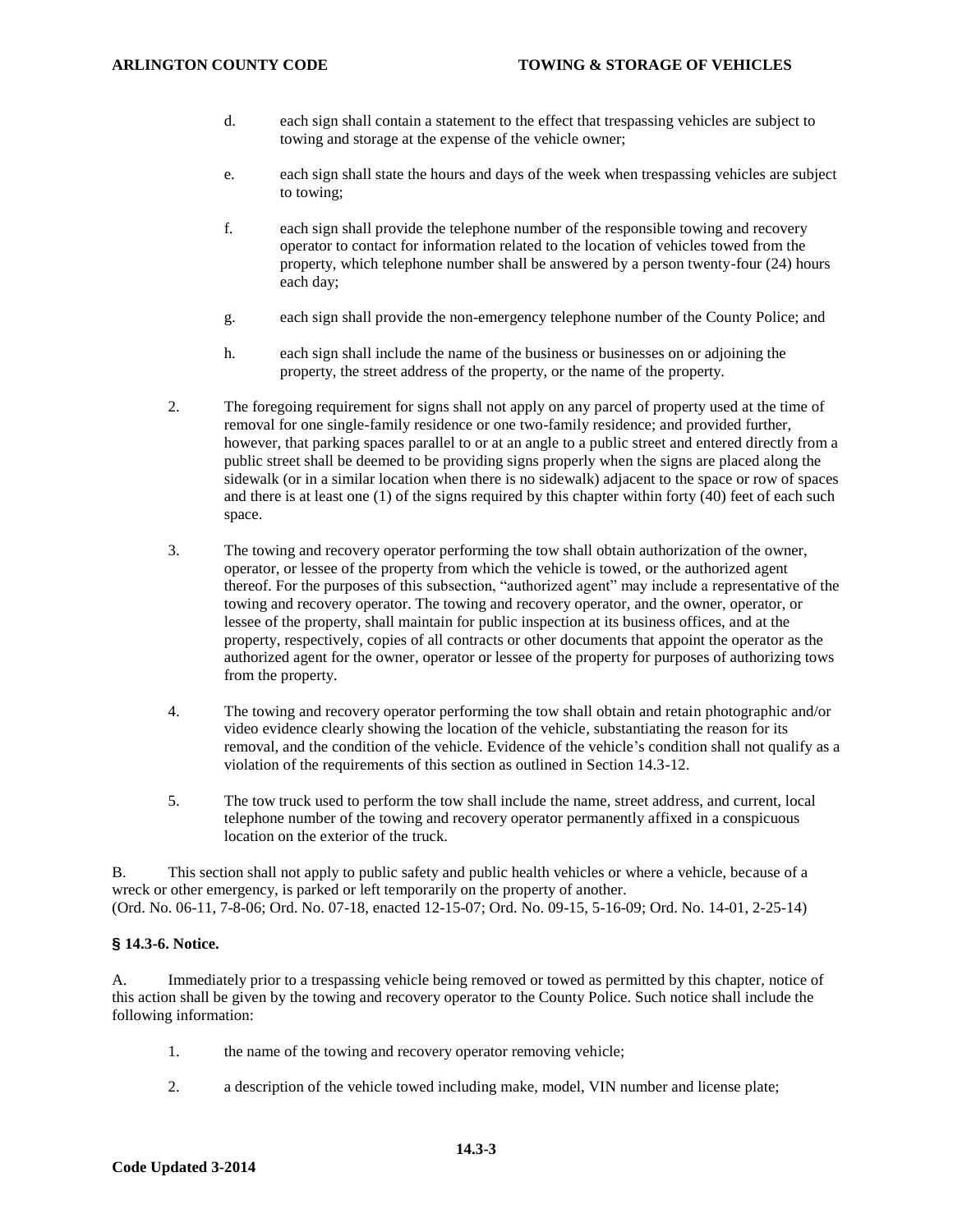- 3. the location of trespassing vehicle and the date and time of the tow;
- 4. the location of the storage facility to which the vehicle was towed; and
- 5. the name and address of the individual and/or entity who authorized the tow.

B. Failure to report such tow as required by this section shall constitute a traffic infraction punishable by a fine of not more than one hundred dollars (\$100.00). Such failure to report shall limit the amount which may be charged for the storage and safekeeping of the towed vehicle to an amount no greater than that charged for one day of storage and safekeeping.

(Ord. No. 06-11, 7-8-06; Ord. No. 07-18, enacted 12-15-07; Ord. No. 09-15, 5-16-09)

# **§ 14.3-7. Storage Facilities.**

A. All towing and recovery operators engaged in towing vehicles without the consent of their owners shall conspicuously display at their main place of business and at any other storage facilities where towed vehicles may be reclaimed, in locations readily visible to those reclaiming vehicles:

- 1. signs that clearly and legibly provide the following information:
	- a. a comprehensive list of all their fees for towing, recovery, and storage services. Charges in excess of those posted shall not be collectable from any vehicle owner whose vehicle is towed or stored without his consent;
	- b. that payment may be made by cash, traveler's check, money order, insurance company check, or debit, credit or charge card;
	- c. that a receipt shall be provided;
	- d. the vehicle owner's right to inspect, as outlined in Section 14.3-7D.
- 2. a notice to vehicle owners, provided by Arlington County, which includes information regarding the County's towing ordinance and the contact information for the Arlington County Police Department. Such notice shall be posted in both English and Spanish.

B. The fees authorized by this chapter shall be the maximum allowed and an additional fee for use of a debit, credit or charge card, or other form of payment, shall not be permitted.

C. Towing and recovery operators shall make change, up to one hundred dollars (\$100.00), for those who pay in cash for towing and storage charges applicable to vehicles towed under the provisions of this chapter.

D. The vehicle owner shall have the opportunity to inspect the vehicle and any items contained therein prior to payment. No towing and recovery operator shall require a vehicle owner to sign any waiver of the owner's rights to receive compensation for damage to the owner's vehicle as a condition of the vehicle's release.

E. Storage facilities to which vehicles towed under the provisions of this chapter are towed shall be open twenty-four (24) hours a day.

F. Storage facilities to which vehicles towed under the provisions of this chapter are towed shall be located within the County or at a location in the Commonwealth of Virginia that is within three (3) miles of the boundary line of the County.

G. In the event that a vehicle is towed from the County and stored in or released from a location in another locality, the provisions of this chapter shall apply.

(Ord. No. 06-11, 7-8-06; Ord. No. 07-18, enacted 12-15-07; Ord. No. 09-15, 5-16-09; 14-01, 2-25-14)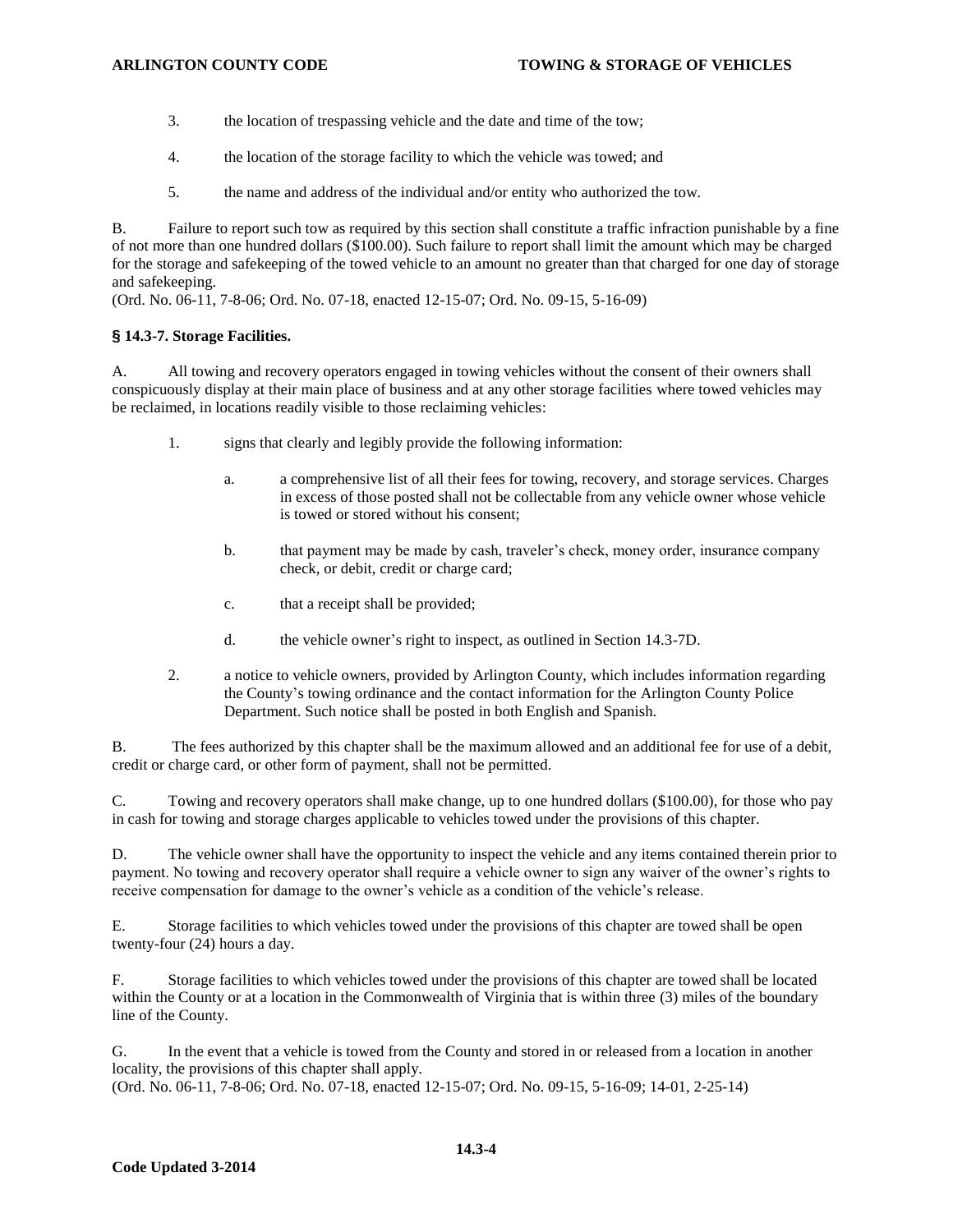# **§ 14.3-8. Receipt Required.**

A. At the time a vehicle owner or agent reclaims a towed vehicle, the towing and recovery operator shall provide a written receipt that contains the following information:

- 1. the name and address of the towing and recovery operator;
- 2. the address from which the vehicle was towed;
- 3. the date and time that the vehicle was towed;
- 4. the date and time that the vehicle entered the facility at which it was placed for storage;
- 5. an itemized list of all the fees that are being charged; and
- 6. a signature of an authorized representative of the towing and recovery operator.

(Ord. No. 06-11, 7-8-06; Ord. No. 07-18, 12-15-07; Ord. No. 09-15, 5-16-09; 14-01, 2-25-14)

# **§ 14.3-9. Fees.**

A. Charges imposed for the towing, storage, and safekeeping of any vehicle removed, towed, or stored without the consent of its owner shall not be in excess of the maximum charges provided for in this section.

B. The maximum fees that may be charged for the towing of vehicles and for the storage of such towed vehicles are as follows:

1. for the towing of a vehicle with a gross vehicle weight rating of seven thousand five hundred (7,500) pounds or fewer, the maximum fee shall be one hundred thirty-five dollars (\$135.00);

2. for the towing of a vehicle with a gross vehicle weight rating of between seven thousand five hundred and one (7,501) pounds and ten thousand (10,000) pounds, the maximum fee shall be two hundred fifty dollars (\$250.00),

3. for the towing of a vehicle with a gross vehicle weight rating of ten thousand and one (10,001) pounds or greater, the maximum fee shall be five hundred dollars (\$500.00).

4. for the storage of any towed vehicle, the maximum fee for each twenty-four (24) hour period of storage, or portion thereof, shall be fifty dollars (\$50.00); provided that no storage fee may be charged for the first twenty-four (24) hours of storage, or any portion thereof, following the arrival of a towed vehicle at a storage facility.

5. if any of the requirements of this Chapter are not met by the towing and recovery operator with respect to the towing or storage of a vehicle, there shall be no fee charged for that tow or the storage.

C. Except for fees authorized by this chapter, no other fees or charges shall be imposed.

D. No towing and recovery operator having custody of a vehicle towed without the consent of its owner may impose storage charges for that vehicle for any period during which the vehicle could not be reclaimed because the storage facility was closed.

E. If the owner or representative or agent of the owner of the trespassing vehicle is present, and ready, willing, and able to remove the trespassing vehicle from the premises at any time before it is removed from the premises by a towing and recovery operator, the vehicle shall be released to the owner or representative or agent of the owner for purposes of immediate removal from the property, but the owner or representative or agent of the owner shall be liable for a reasonable "in lieu of towing" fee, not to exceed twenty-five dollars (\$25.00), provided that the towing